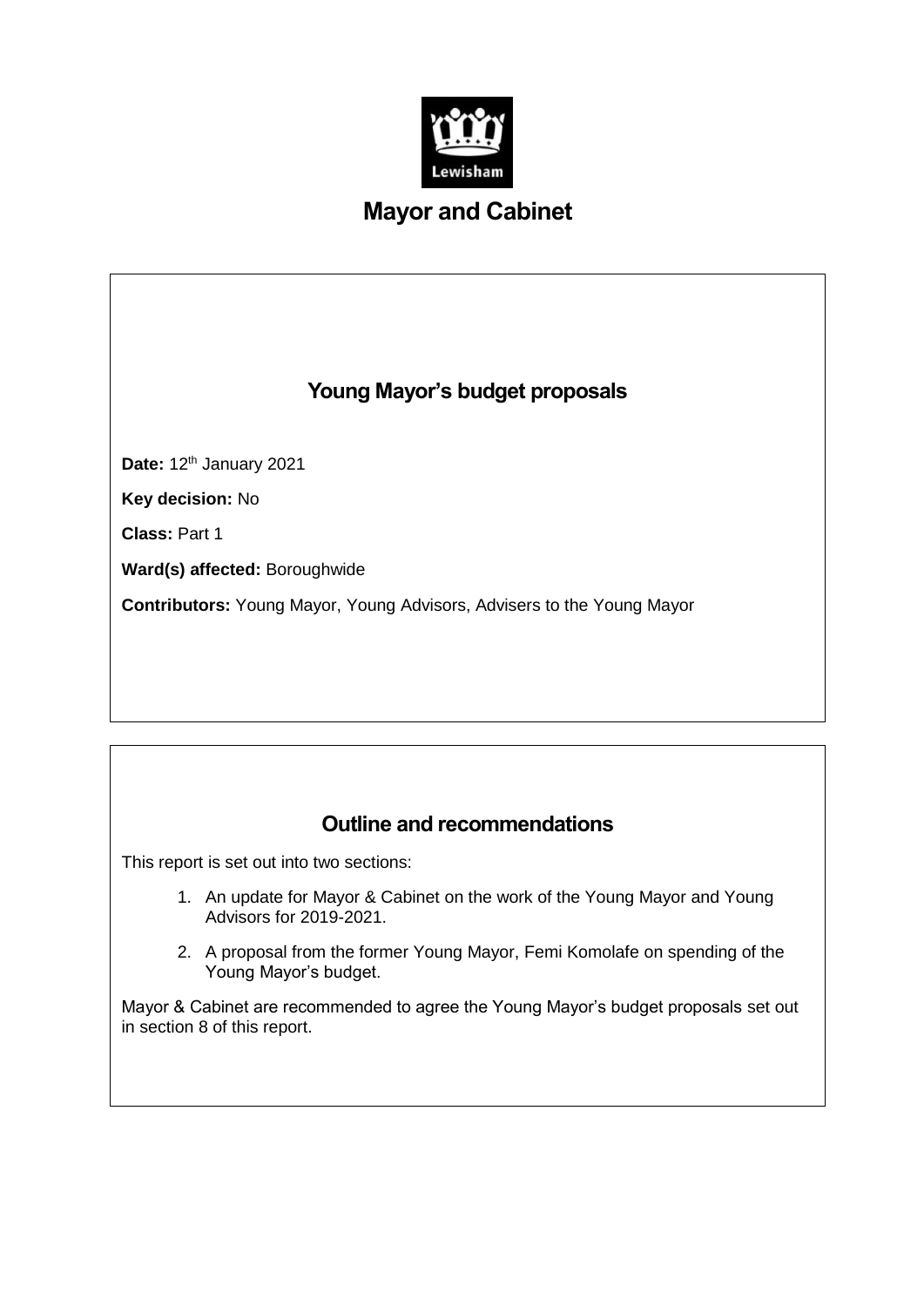## **1. Summary**

- 1.1 On 16th October 2019, Femi Komolafe was elected the sixteenth Young Mayor of Lewisham and Aaliyah Odedina was elected Deputy Young Mayor. Due to the Covid pandemic which resulted in schools being closed, and the country being in lockdown at various periods during this time, it was decided that it would not be possible to have a Young Mayor Election in 2020. Femi and Aaliyah kindly agreed to continue their tenure for a second year. The Young Mayor and Young Advisors worked together over the two years to develop and then consult on a range of ideas that now form the Young Mayor's Budget proposals for 2020-21 that will be spent in 2021-22. Due to Covid, the changes in the ways of working and the pressure on budgets, Femi and Aaliyah's budget proposals are for £25,000 one year only.
- 1.2 This year and in previous years the Young Mayor's budget has been created at the end of the Young Mayor's term. The aim is that in 2022 this will change with the Young Mayor's budget being agreed within the term of the Young Mayor.
- 1.3 This report is set out into two sections:
	- 1.3.1 An update for Mayor & Cabinet on the work of the Young Mayor and Young Advisors for 2019-2021.
	- 1.3.2 A proposal from the former Young Mayor, Femi Komolafe on spending of the Young Mayor's budget.
- 1.4 These proposals are intended to provide improvements in services for children and young people in the borough. The Young Mayor for 2020-21 has a budget of £25,000 to be allocated after consultation with young people.
- 1.5 The report summarises the proposals which the 2020-21 Young Mayor is recommending to spend the £25,000.

## **2. Recommendations**

2.1 Mayor & Cabinet are recommended to agree the Young Mayor's budget proposals set out in section 8.

## **3. Policy context**

- 3.1 The Young Mayor Programme is a key priority for the Council in delivering on its commitment to giving children and young people the best start in life and building an inclusive local economy.
- 3.2 The Young Mayor Programme makes an important contribution to the objectives and priorities identified in the 2018-2022 Corporate Strategy. These priorities are:
	- Open Lewisham Lewisham is a welcoming place of safety for all where we celebrate the diversity that strengthens us.
	- Tackling the housing crisis Everyone has a decent home that is secure and affordable.
	- Giving children and young people the best start in life Every child has access to an outstanding and inspiring education and is given the support they need to keep them safe, well and able to achieve their full potential.
	- Building an inclusive local economy Everyone can access high quality job opportunities, with decent pay and security in our thriving and inclusive local economy.
	- Delivering & defending: Health, Social Care and Support Ensuring everyone

## **Is this report easy to understand?**

Please give us feedback so we can improve. Go to<https://lewisham.gov.uk/contact-us/send-us-feedback-on-our-reports>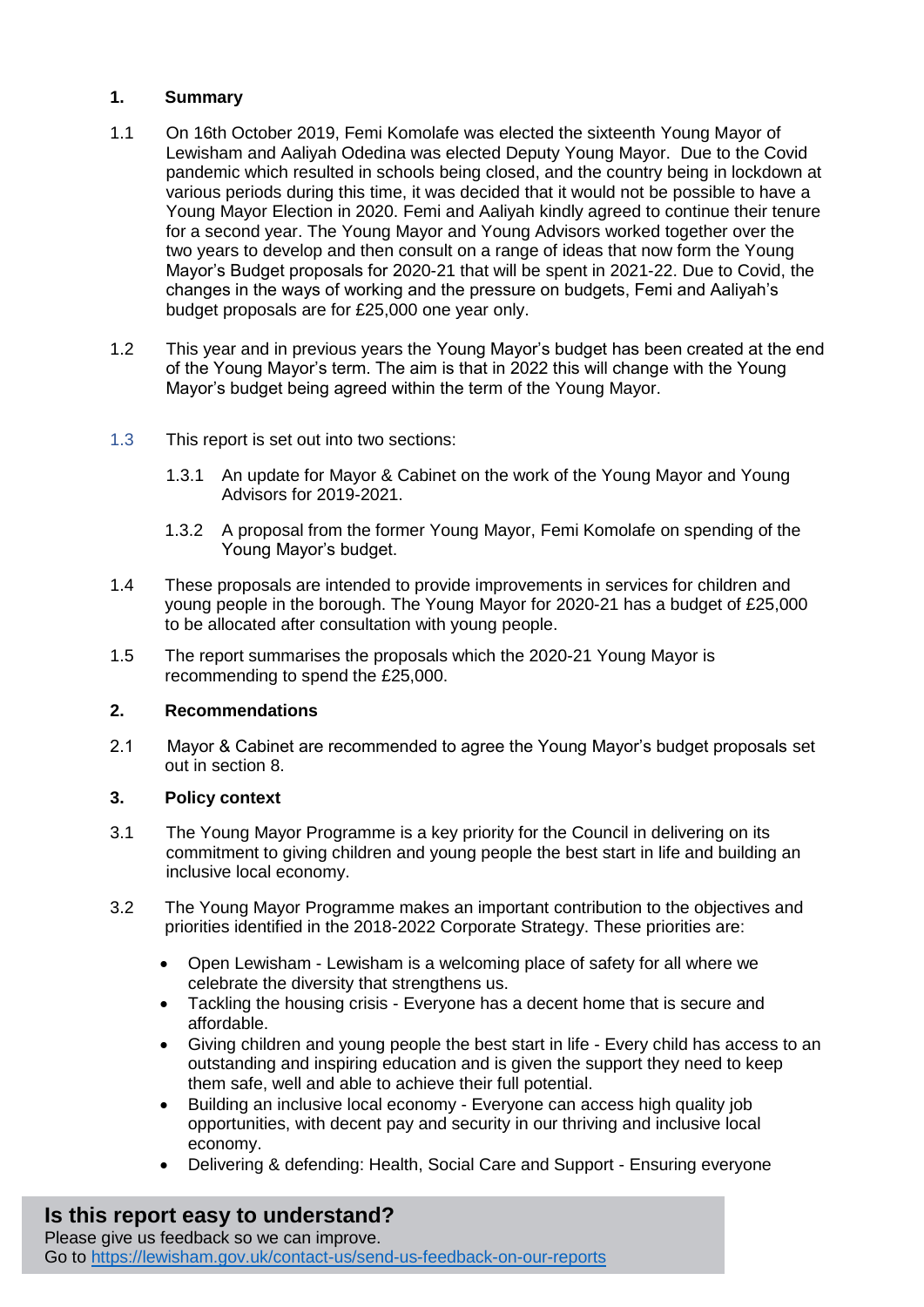receives the health, mental health, social care and support services they need.

- Making Lewisham greener Everyone enjoys our green spaces and benefits from a healthy environment as we work to protect and improve our local environment.
- Building safer communities Every resident feels safe and secure living here as we work together towards a borough free from the fear of crime.
- 3.3 The work of the Young Mayor and Young Advisors make a particular contribution to many of the outcomes set out in the Children and Young People's Plan.

## **4. Background**

- 4.1 The Young Mayor Programme has been in place since April 2004. Femi Komolafe is the sixteenth Young Mayor. Femi Komolafe won the election on a turnout of 55.01 per cent which represents 9,238 young people voting.
- 4.2 An evaluation of the project continues to be undertaken by Dr Kalbir Shukra of Goldsmith's, University of London with interviewing candidates and evaluating the process.

#### **5. Budget Expenditure and Achievements, 2018/19 Young Mayor, Adam Abdullah**

- 5.1 Following consultation with young people across the borough, the Young Mayor and Young Advisors identified that the key concerns of young people in the borough were related to poverty and the lack of opportunities. The climate emergency was also a growing priority for young people in the borough. The impact of poverty has been widely documented. Poverty impacts young people's potential and development leading to reduced chances in in the areas below:
	- Educational outcomes
	- Employment outcomes
	- Mental and physical health outcomes
	- Youth safety outcomes

An update of how that work has progressed is outlined below.

5.2 Due to the pandemic it was agreed that young people experiencing poverty and disadvantage was the priority, and that the way in which the budget would be spent would be changed to emphasise this, the original proposals agreed are below:

Proposal 1 - Young Mayor's Youth Poverty Fund - £8,000

Proposal 2 -Educational Support - £10,000

Proposal 3 - Work Experience programme - £5,000

Proposal 4 – Youth Climate Forum - £2,000

## 5.3 **The revised proposal agreed as part of the Covid response: "Bank of Things"**

In discussion with the Young Mayor, Young Advisors and colleagues and on reflecting and learning from the success of food banks in supporting families in the community, it was agreed that the budget would be used to create a "Bank of Things".

The "Bank of Things" is a resource for young people who need to access school equipment and other necessities in order to take a full and active role in their education and in society. This is not available to them due to low household incomes, increased by the impact of Covid on Lewisham families.

Based on the principles of a food bank to identify (with young people) and enable the

# **Is this report easy to understand?**

Please give us feedback so we can improve. Go to<https://lewisham.gov.uk/contact-us/send-us-feedback-on-our-reports>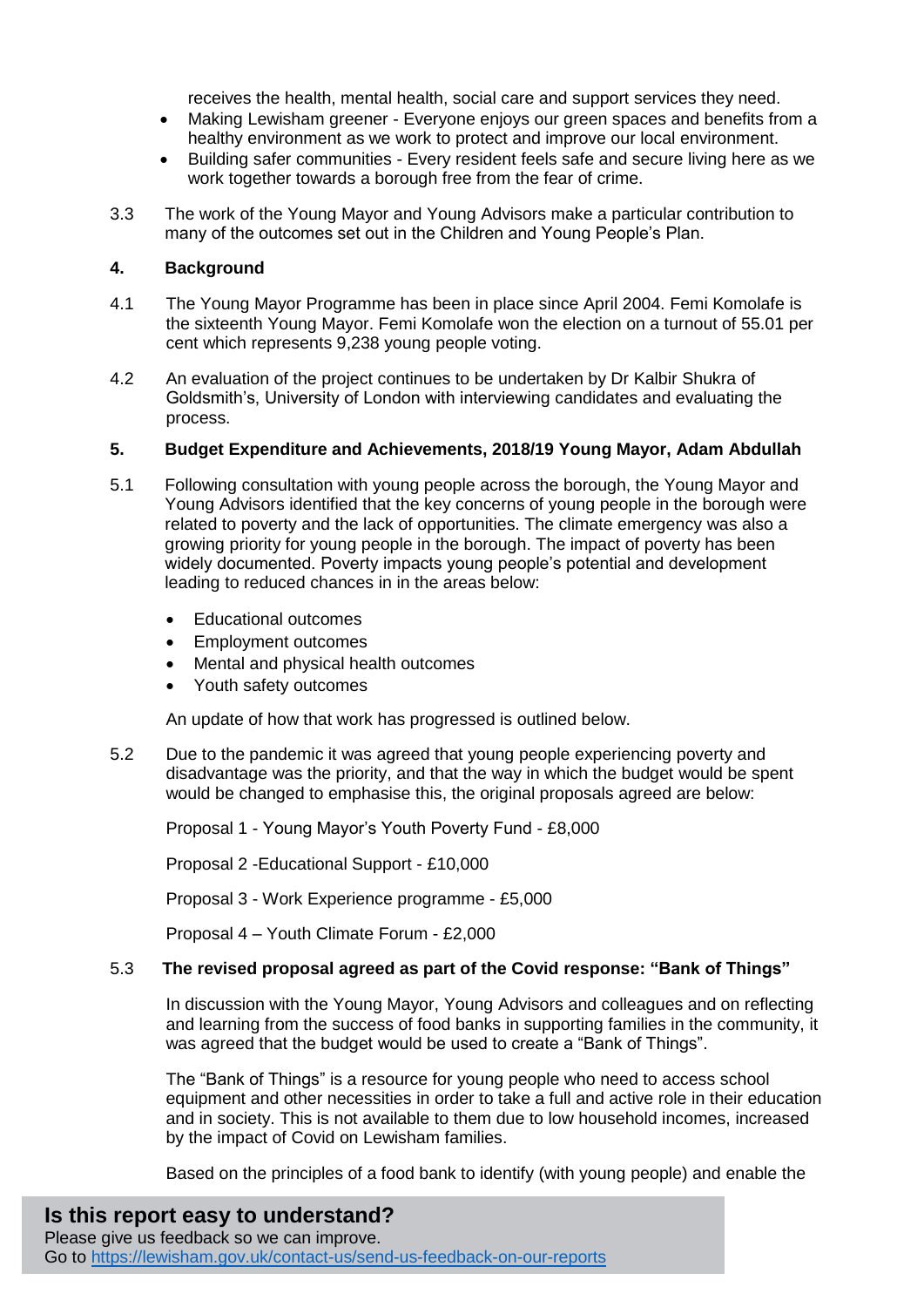supply items of need to young people through a standardised menu (for example school equipment/ arts equipment/ toiletries) and donations.

Public donations will contribute to the re-use of objects by young people who have the need providing an alternative way to recycle.

## 5.4 **Progress of the "Bank of Things"**

- Established with part time worker through Lewisham Local, volunteers identified to support the project.
- Logo and promotional material produced with young people.
- Menu of things needed by young people established through work with young advisors and young people in school and youth clubs.
- Soft launch of toiletry packs to young people at youth clubs and voluntary organisations.
- Donations received from just giving Tuesday schools and others.
- Links to business owners in the shopping centre for future donations and partnerships.
- Partnership in premises in Lewisham shopping centre secured as venue for Bank of Things.
- Steering group of young people and colleagues to oversee the direction of the project.

#### **6. Activities during 2019/21 by Young Mayor Femi Komolafe, Deputy Young Mayor, Aaliyah Odedina and the Young Advisors Group**

- 6.1 Since October 2019, the Young Mayor and Young Advisors have continued to represent their peers at the local, regional, national and international level. Working collaboratively with the Mayor and Cabinet, scrutiny committees, councillors, council officers, partner agencies and other key stakeholders, the Young Mayor and Young Advisors have made an important contribution to local policy development over the course of the last year. They have also continued to support projects that relate to and address issues which concern young people.
- 6.2 During Covid from March 2020 the Young Mayor and Young Advisors transferred to meeting via Zoom for the regular Monday meetings. There were also additional catch up social meetings on Friday during the lock downs to maintain contact and support the group. We had some young people who didn't join virtually but also new members who were able to join online. When possible we would meet as a group outside or in twos or threes.

Colleagues and partners were able to join the meetings to continue the work finding out from young people what their priorities were and helping with policy development. The team were also able to continue work with schools online, having termly meetings virtually and maintaining the Champions of Inclusion, working with special schools and units, as well as some online work experience and events such as International Women's Day.

We have continued to maintain our European links through online meetings of colleagues and young people, despite Brexit and Covid. We have our final Erasmus + projects to complete in 2022 with colleagues from Sweden, Portugal and the Czech Republic, as well as online projects we completed with colleagues in Greece and Italy.

The Young Mayor and Young Advisors website [www.b-involved.org](http://www.b-involved.org/) was also revamped and was used to share views and activities from around the borough through lock down, as were other social media channels.

## **Is this report easy to understand?** Please give us feedback so we can improve. Go to<https://lewisham.gov.uk/contact-us/send-us-feedback-on-our-reports>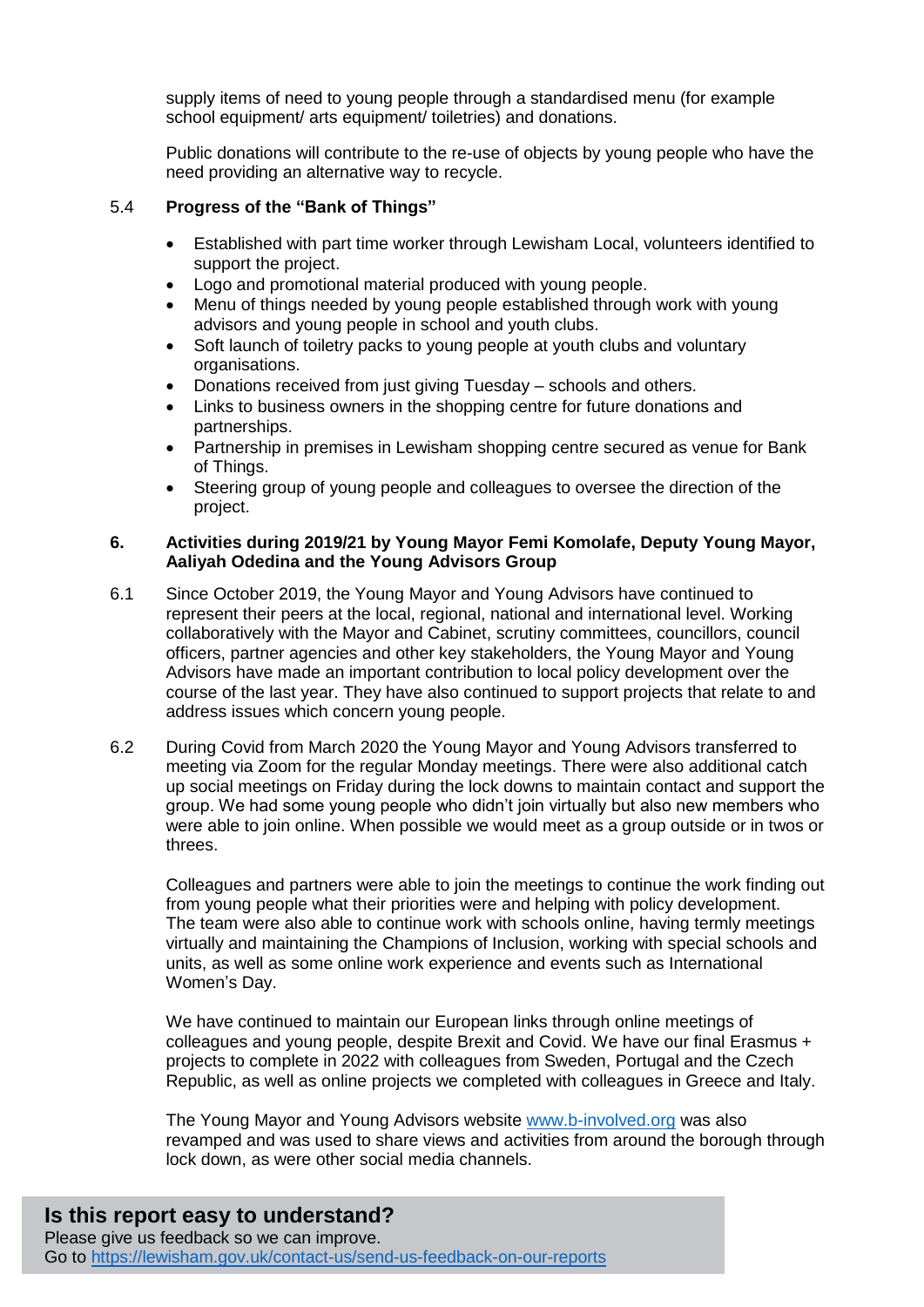The Young Mayor and Young Advisors also supported the messaging around mask wearing and social distancing and continue to work with Public Health in positive Covid communications with young people.

The Young Mayor and Young Advisors returned to face to face meeting in May 2021, working from the St Laurence Centre, Catford due to the Civic Suite being used for Covid activities.

The below table provides an update of some of the project, work and activities that have been carried out by the Young Mayor and Young Advisors over the past two years, some work was curbed because of restrictions and the pandemic.:

| Project or work<br>area             | <b>Activity</b>                                                                                                                                                                                                                                                                                                                                                                                                                                |
|-------------------------------------|------------------------------------------------------------------------------------------------------------------------------------------------------------------------------------------------------------------------------------------------------------------------------------------------------------------------------------------------------------------------------------------------------------------------------------------------|
| <b>Young Advisor's</b><br>meetings  | Regular meeting time 5-7pm Mondays for young people to<br>plan and organise their activities and for partners,<br>colleagues and peers to consult and discuss issues with the<br>group. Young Advisor meetings were held across both years<br>with some online, during 2019/21.<br>Website and online young people's voice.<br>Alumni meetings.<br>٠                                                                                           |
| <b>Employment and</b><br>enterprise | Supporting opportunities for young people, activities, jobs<br>$\bullet$<br>and training through sharing on Facebook and through<br>informal networks.<br>Working with Goldsmiths widening participation team to<br>organise enterprise and entrepreneurship opportunities and<br>events for young people.<br>Two Work experience groups of students from Lewisham<br>schools and two students from Goldsmiths with the Young<br>Mayor's Team. |
| Intergenerational<br>activities     | Working together with older people to build understanding<br>$\bullet$<br>through intergenerational projects.<br>Attending Positive Ageing Council meetings.<br>Silver Sunday and online Silver Sunday with Positive Ageing<br>Council.<br>Filming project with Positive Ageing Council (POSAC),<br>visiting members and singing carols from the pavement and<br>creating a short film to celebrate and raise moral.                           |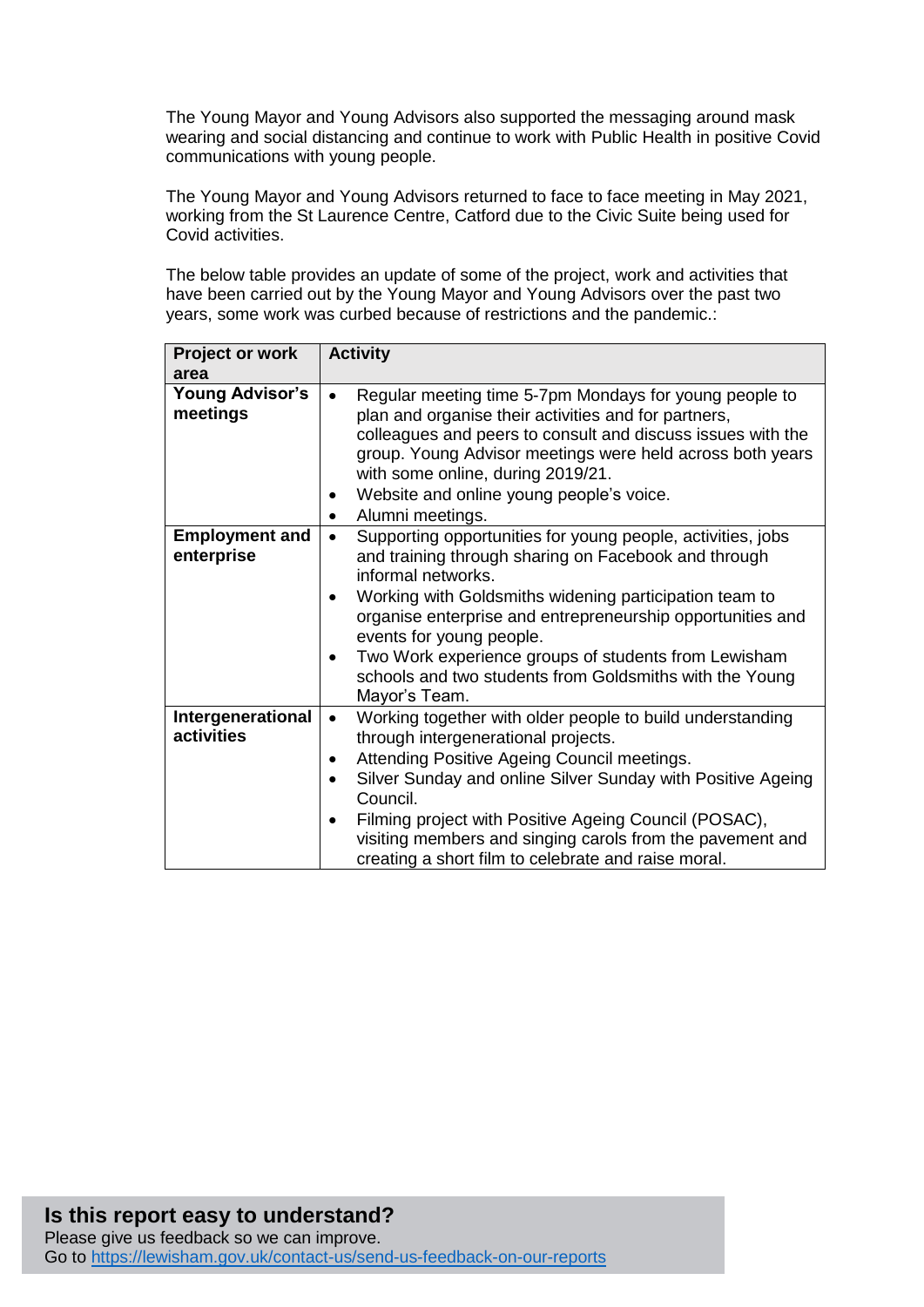| <b>Project or work</b><br>area                               | <b>Activity</b>                                                                                                                                                                                                                                                                                                                                                                                                                                                                                                                                                                                                                                                                                                                                                                                                                                                                                                                                                                                                 |
|--------------------------------------------------------------|-----------------------------------------------------------------------------------------------------------------------------------------------------------------------------------------------------------------------------------------------------------------------------------------------------------------------------------------------------------------------------------------------------------------------------------------------------------------------------------------------------------------------------------------------------------------------------------------------------------------------------------------------------------------------------------------------------------------------------------------------------------------------------------------------------------------------------------------------------------------------------------------------------------------------------------------------------------------------------------------------------------------|
| Social justice<br>and diversity<br><b>Health</b>             | Participating in debates and panels on social justice and<br>diversity. Young people's voices and opinions being heard<br>and shared with other community members and<br>professionals such as the police and others, to help create<br>change and influence policy making.<br>Young Advisors helped plan and host an International<br>٠<br>Women's Day event, workshops included spoken word<br>workshops and an online version in 2020.<br>Begin part of the Youth AIG – youth advising police group.<br>Champions of Inclusion meeting working with Lewisham<br>special schools.<br>Drumbeat School prize giving.<br>LGBTQ History month schools event with the Positive Aging<br>$\bullet$<br>Council.<br>Prevent review and workshops.<br>Equalities review.<br>٠<br>Contributing to the Lewisham Race Equality Strategy and<br>$\bullet$<br>workshops in schools and film.<br>Helping Goldsmiths develop their statues consultation.<br>٠<br>Participating in the Mayors Actively Anti-Racist Group.<br>٠ |
|                                                              | Young people learning and contributing to public health<br>٠<br>strategies and young people's services.<br>Co-produced materials as part of the Obesity Trailblazer and<br>$\bullet$<br>continue to contribute young people's views into the project.<br>Continue to contribute to the messaging around Covid for<br>$\bullet$<br>young people including mask wearing, and social distancing<br>and vaccine hesitancy - Instagram live.<br>Supporting the development of Young Covid Champions.<br>٠<br>Healthy Eating workshops.<br>Reviewing young people's programmes with St Johns<br>Ambulance Service.<br>Meeting about creating youth board for Lewisham and<br>Greenwich NHS trust.<br>SLAM strategy refresh.<br>٠                                                                                                                                                                                                                                                                                      |
| <b>Environmental</b><br><b>issues</b>                        | How to work towards carbon neutrality and address the<br>$\bullet$<br><b>Climate Emergency</b><br>Meeting with colleagues in the climate emergency team,<br>$\bullet$<br>supporting the development of schools conference.<br>Telegraph Greener Futures young people's voice seminars.                                                                                                                                                                                                                                                                                                                                                                                                                                                                                                                                                                                                                                                                                                                          |
| <b>Community</b><br>safety, policing<br>and youth<br>justice | Working with the Public Safety team around Violence<br>$\bullet$<br>Reduction and the Public Health approach to serious youth<br>violence.<br>Hate Crime Awareness week supporting the White Ribbon<br>٠<br>Campaign, awareness building in the community and for<br>young people.<br>Meeting with the Prevent officer and developing and<br>participating in a workshop around democracy, rights and<br>prejudices.<br>Participating in the Youth Independent Advisory Group.<br>Contributing to the Youth Offending Service management<br>board                                                                                                                                                                                                                                                                                                                                                                                                                                                               |

## **Is this report easy to understand?**

Please give us feedback so we can improve. Go to<https://lewisham.gov.uk/contact-us/send-us-feedback-on-our-reports>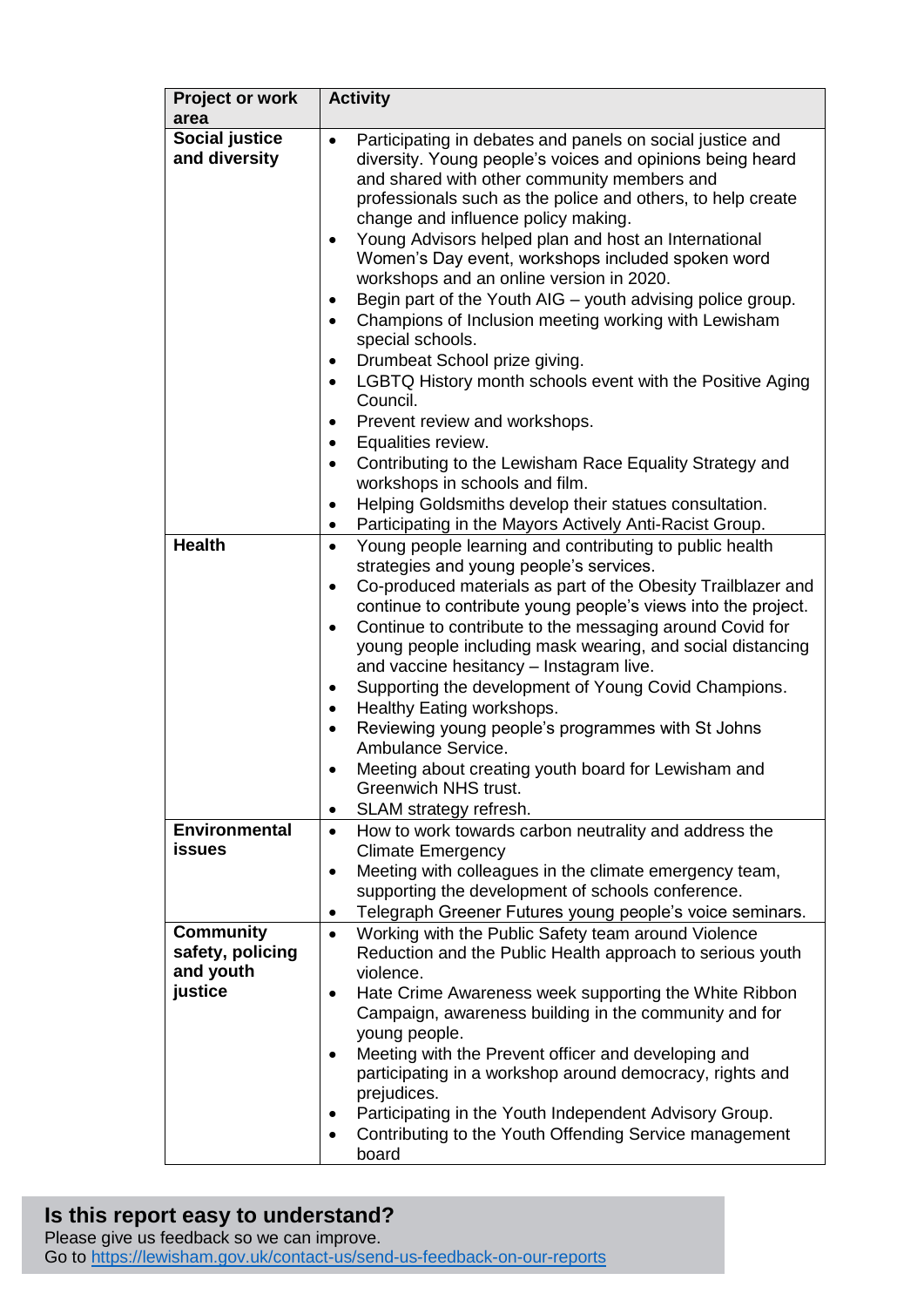| <b>Project or work</b><br>area                                                                             | <b>Activity</b>                                                                                                                                                                                                                                                                                                                                                                                                                                                                                                                                                                                                                                                                                                                                                                                                                  |
|------------------------------------------------------------------------------------------------------------|----------------------------------------------------------------------------------------------------------------------------------------------------------------------------------------------------------------------------------------------------------------------------------------------------------------------------------------------------------------------------------------------------------------------------------------------------------------------------------------------------------------------------------------------------------------------------------------------------------------------------------------------------------------------------------------------------------------------------------------------------------------------------------------------------------------------------------|
| <b>Housing and</b><br>regeneration                                                                         | Contributing to the consultation with Team Catford including<br>$\bullet$<br>a discussion on affordable housing.<br>Working with Lewisham Homes engagement team about the<br>$\bullet$<br>needs and interests of young people and assessing young<br>people's projects for the funding pot.<br>Discussion and working with local groups around developing<br>٠<br>a young people's forum for Convoys Wharf.<br>Beckenham Place park development.                                                                                                                                                                                                                                                                                                                                                                                 |
| Sports, arts and<br>culture                                                                                | Supporting the Borough of Culture bid.<br>$\bullet$<br>Alumni presenting at LEAN AGM.<br>٠<br>Second wave workshop on online grooming.<br>$\bullet$<br>Voices of Lewisham project.<br>Albany speakeasy project.                                                                                                                                                                                                                                                                                                                                                                                                                                                                                                                                                                                                                  |
| <b>Working with</b><br>schools and<br>colleges                                                             | Visits to primary, secondary schools and colleges:<br>$\bullet$<br>campaigning, raising awareness, budget consultations and<br>feedback through assemblies, citizenship days and school<br>councils. Supporting other young people at exhibitions,<br>achievement events and activities.<br>Curriculum for Life Conference and funding pot allocated to<br>$\bullet$<br>some schools.<br>Primary school visits to the Civic Suite with the Speaker.<br>Primary school visit - Haberdashers', John Ball.<br>Online summit with schools on former Young Mayor Election<br>Day.<br>Termly on line meeting with secondary schools around<br>٠<br>issues of interest and concern.<br>Summer 2021 communications plan with schools leading up<br>to the next Young Mayor's Election.<br>Young Mayor's Campaign and Election 2021.<br>٠ |
| <b>Working with</b><br><b>Children and</b><br><b>Young People</b><br>Directorate and<br><b>Youth First</b> | Update and discussion on progress of Youth First, attending<br>$\bullet$<br>Youth Forum. Visit to Youth First sites, contributing to young<br>people's training days.<br>Participating in children in care council sessions.<br>Meeting with CYP Select Committee and to identify in depth<br>$\bullet$<br>review of an area of Children and Young People's Services.<br>Co-producing workshops and discussion for i-thrive.<br>Contributing to Early Help strategy.<br>Recruiting Director CYP / Early Help.<br>$\bullet$<br>Youth provision discussion with commissioners.<br>Contributing young people's voices to the Safeguarding.<br>Partnership Board strategy.                                                                                                                                                           |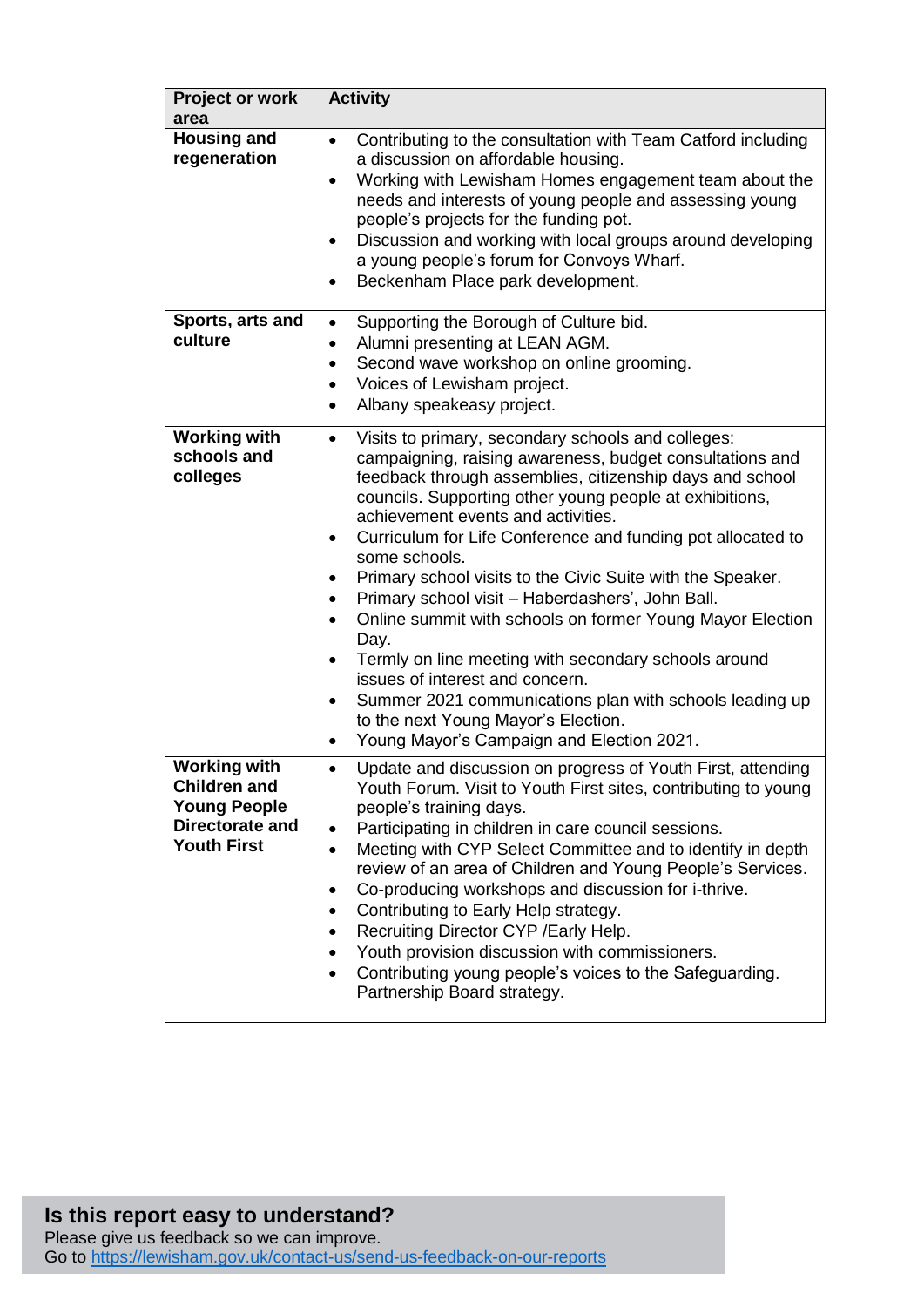| <b>Project or work</b><br>area                                                                                                      | <b>Activity</b>                                                                                                                                                                                                                                                                                                                                                                                                                                                                                                                                                                                                                                                                                                                                                                                                                                                                                                                                                                                                                                                                                                                                                                                                                                                                      |
|-------------------------------------------------------------------------------------------------------------------------------------|--------------------------------------------------------------------------------------------------------------------------------------------------------------------------------------------------------------------------------------------------------------------------------------------------------------------------------------------------------------------------------------------------------------------------------------------------------------------------------------------------------------------------------------------------------------------------------------------------------------------------------------------------------------------------------------------------------------------------------------------------------------------------------------------------------------------------------------------------------------------------------------------------------------------------------------------------------------------------------------------------------------------------------------------------------------------------------------------------------------------------------------------------------------------------------------------------------------------------------------------------------------------------------------|
| <b>Community</b><br>events and<br>organisations                                                                                     | Attending community events representing young people,<br>$\bullet$<br>recognising achievement, encouraging participation,<br>cohesion and volunteering.<br>Curriculum for Life focus group at Somerville adventure and<br>$\bullet$<br>coordinating visit with Six Counties/ Northern Ireland Youth<br>Group ongoing relationship with the Youth Service and<br>receiving youth groups.<br>Speaking at Prison Ministries event (local Church and<br>voluntary organisation) around safety and knife crime.<br>Taking part and Young People presenting at VAL Young<br>$\bullet$<br>People's Forum meetings.<br>Day of Community Prayer.<br>٠<br>Curriculum for life small funding pots distributed to<br>$\bullet$<br>community groups.<br>Deptford People's museum, developing workshops with<br>Deptford Green school about the Deptford docks and<br>Empire.<br>Intergenerational Project with Goldsmiths developing<br>$\bullet$<br>learning resources for schools around the New Cross Fire<br>and Black People's Day of Action. Recognising 40 years of<br>New Cross Fire.<br>Archiving workshops and visit to James Barnham exhibition<br>Working with Lewisham Local in developing the "Bank of<br>Things"; identifying needs, developing logo and promotional<br>materials. |
| <b>Working with</b><br>politicians and<br>engagement<br>with politics                                                               | Young people developing knowledge and understanding of<br>$\bullet$<br>party politics and democratic engagement which can then be<br>shared with their peers.<br>Meetings with the Mayor and Cabinet Members.<br>$\bullet$<br>Meeting with CYP Select committee.<br>$\bullet$<br>Meeting with London Assembly Member.<br>London Youth Assembly.<br>Votes at 16 - Lowering voting age conference in Manchester.                                                                                                                                                                                                                                                                                                                                                                                                                                                                                                                                                                                                                                                                                                                                                                                                                                                                       |
| <b>UK Youth</b><br><b>Parliament</b><br>(UKYP), British<br><b>Youth Council</b><br>(BYC) and other<br>regional and<br>national work | Engagement with the national Youth Voice Strategies and<br>$\bullet$<br>meeting other young people who are representing their<br>areas.<br>Participating in London Youth Assembly meetings and<br>$\bullet$<br>online.<br>Representing Lewisham at House of Commons UKYP<br>٠<br>Annual Sitting.<br>Attending the UK Youth Parliament meetings.<br>٠<br>Attending BYC conventions and meeting other young people<br>who are active in their communities across London and the<br>South East.<br>Supporting young people to participate in the U18 travel<br>campaign "Don't zap the zip".<br>Meeting and working with Lambeth Youth Council.                                                                                                                                                                                                                                                                                                                                                                                                                                                                                                                                                                                                                                         |

## **Is this report easy to understand?** Please give us feedback so we can improve. Go to<https://lewisham.gov.uk/contact-us/send-us-feedback-on-our-reports>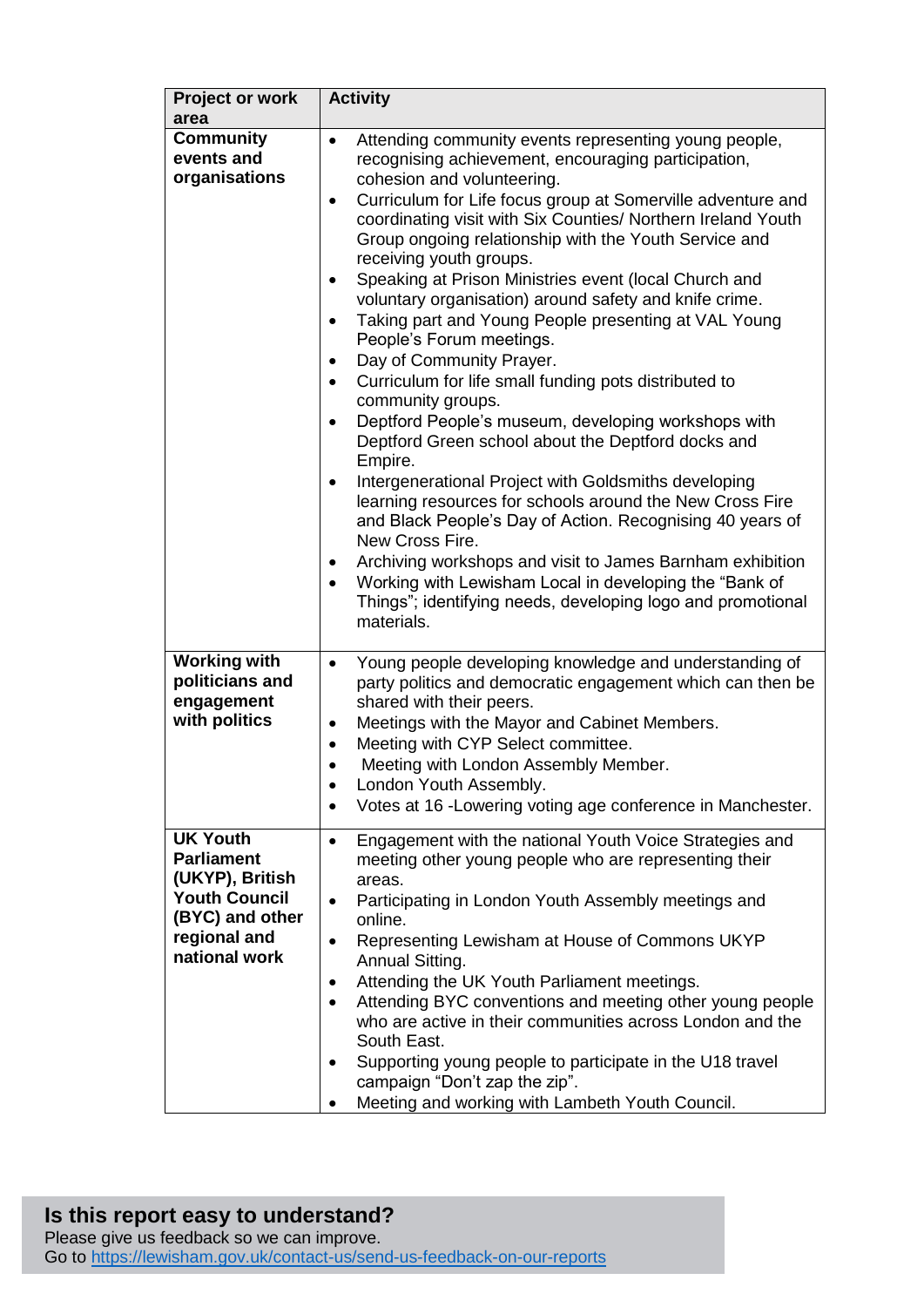| Project or work<br>area                             | <b>Activity</b>                                                                                                                                                                                                                                                                                                                                                                                                                                                                                                                                                                                                                                                                                                                                                                                                                                                                                                                                                                                                                                                                                                                                                                                                                                                                                                                                            |
|-----------------------------------------------------|------------------------------------------------------------------------------------------------------------------------------------------------------------------------------------------------------------------------------------------------------------------------------------------------------------------------------------------------------------------------------------------------------------------------------------------------------------------------------------------------------------------------------------------------------------------------------------------------------------------------------------------------------------------------------------------------------------------------------------------------------------------------------------------------------------------------------------------------------------------------------------------------------------------------------------------------------------------------------------------------------------------------------------------------------------------------------------------------------------------------------------------------------------------------------------------------------------------------------------------------------------------------------------------------------------------------------------------------------------|
| <b>European visits</b><br>and welcoming<br>visitors | Erasmus+: Youth Mobility Projects (European funded<br>$\bullet$<br>projects) with youth groups in Alingsas near Gothenburg,<br>Sweden. Prague 7, Czech Republic, Santa Maria da Feira,<br>Portugal. Young people creating relationships, working and<br>sharing ideas and aspirations about being European raising<br>aspirations and being part of a wider world.<br>Working with Folk School alternative education in Sweden<br>around Curriculum for Life ideas and ways of working with<br>young people in a holistic and support way, to offer<br>opportunities to young people with most needs. Sharing<br>ideas and creating projects around lifelong learning and<br>community based education.<br>With the aid of the Erasmus+ grant, completed (some online)<br>$\bullet$<br>the evaluation project of the experiences of Young Advisors<br>who have participated in visits and projects over the last 10<br>+ years. Visit to Prague 7.<br>Completed BASE project online young people sharing ideas<br>about democracy and what it means to be European.<br>Online meetings with young people and colleagues, sharing<br>٠<br>experiences of covid and planning for future projects.<br>Visit from Swedish school teachers to make link with<br>$\bullet$<br>Lewisham schools.<br>Visit to Young Mayor Election in St Maria da Feira, Portugal. |
| <b>Civic events</b>                                 | Young Advisers attend events to recognise the importance<br>$\bullet$<br>for the wider community of events with important historical<br>roots. Recognising achievements and being involved in and<br>learning about other civic institutions. As elected<br>representatives this is part of the role and is important both<br>for them to attend and for others to see they recognise and<br>take these responsibilities seriously. Fewer events during<br>Covid as these were mainly cancelled.<br>Primary School Council Meetings with the speaker every<br>Friday morning.<br>Holocaust Memorial Day event and online.<br>Meeting and working with Lewisham's Mayoresses.<br>Contributing to Black History Month.                                                                                                                                                                                                                                                                                                                                                                                                                                                                                                                                                                                                                                       |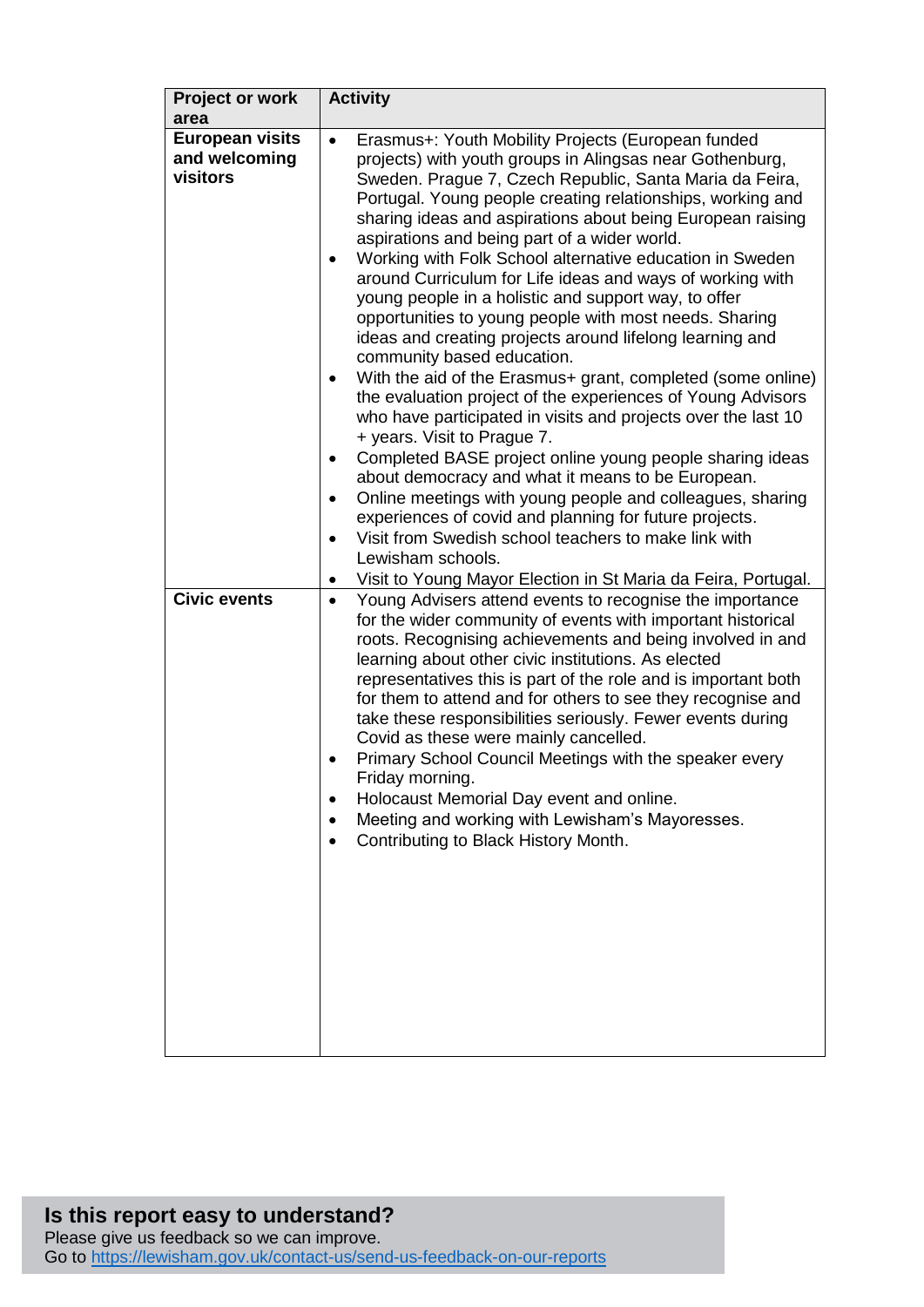| Project or work                               | <b>Activity</b>                                                                                                                                                                                                                                                                                                                                                                                                                                                                                                                                                                                                                             |
|-----------------------------------------------|---------------------------------------------------------------------------------------------------------------------------------------------------------------------------------------------------------------------------------------------------------------------------------------------------------------------------------------------------------------------------------------------------------------------------------------------------------------------------------------------------------------------------------------------------------------------------------------------------------------------------------------------|
| area                                          |                                                                                                                                                                                                                                                                                                                                                                                                                                                                                                                                                                                                                                             |
| <b>Research and</b><br>evaluation<br>projects | Taking part in interviews and helping evaluate the Young<br>Mayor Project. Interviewing candidates and recording their<br>journey and experiences.<br>Continue to follow candidates and record their experiences,<br>creating a longitudinal study conducted by Dr Kalbir Shukra<br>at Goldsmiths.<br>Goldsmiths applied for and received a grant for a scoping<br>project of the Young Mayor archive. Looking at the archive in<br>the Civic suite and how it can be developed as a community<br>resource to support, encourage and recognise activism in<br>the borough. Scoping project identified the next steps,<br>cataloguing grant. |

## **7. The Young Mayor's Budget Proposals 2020/21 Young Mayor Femi Komolafe**

## 7.1 Consultation

- 7.1.1 The Young Mayor has worked closely with both the Young Advisors and with schools and youth organisations in identifying how to best spend the allocated budget. An online survey was created to gain young people's views on what the budget should be spent on and shared with schools and youth groups.
- 7.1.2 Initial ideas for spending proposals were gathered from a range of sources and forums, including from candidates manifestos and the election campaign. These were then discussed at Young Advisors meetings and the long-list.
- 7.1.3 There are lots of issues that young people are interested in and concerned about these include:
	- Arts, sports and performance opportunities
	- Employment and enterprise opportunities
	- Healthy Living and lifestyles
	- How to support work with faith groups, and diverse projects
	- Environment issues, plastic waste, air pollution and rubbish
	- Being safe, working together to help everyone feel and be safe
	- School; what we learn and why, linking school to working life, support in school.
	- Informal education, youth services

## 7.2 Covid recovery

Due to Covid and in order to continue the work started to address the impact of Covid on young people in the borough, though the above issues continue to be important to young people it is recognised that supporting young people in poverty increased by the pandemic remains the priority. As does recognising tough financial times maintaining and developing services is more useful and appropriate than starting new initiatives at this time.

## **8. Budget Proposals for 2020/21**

8.1 Having worked with the Young Advisors and talked to other young people across the borough, including the consultation set out above, these proposals recognise that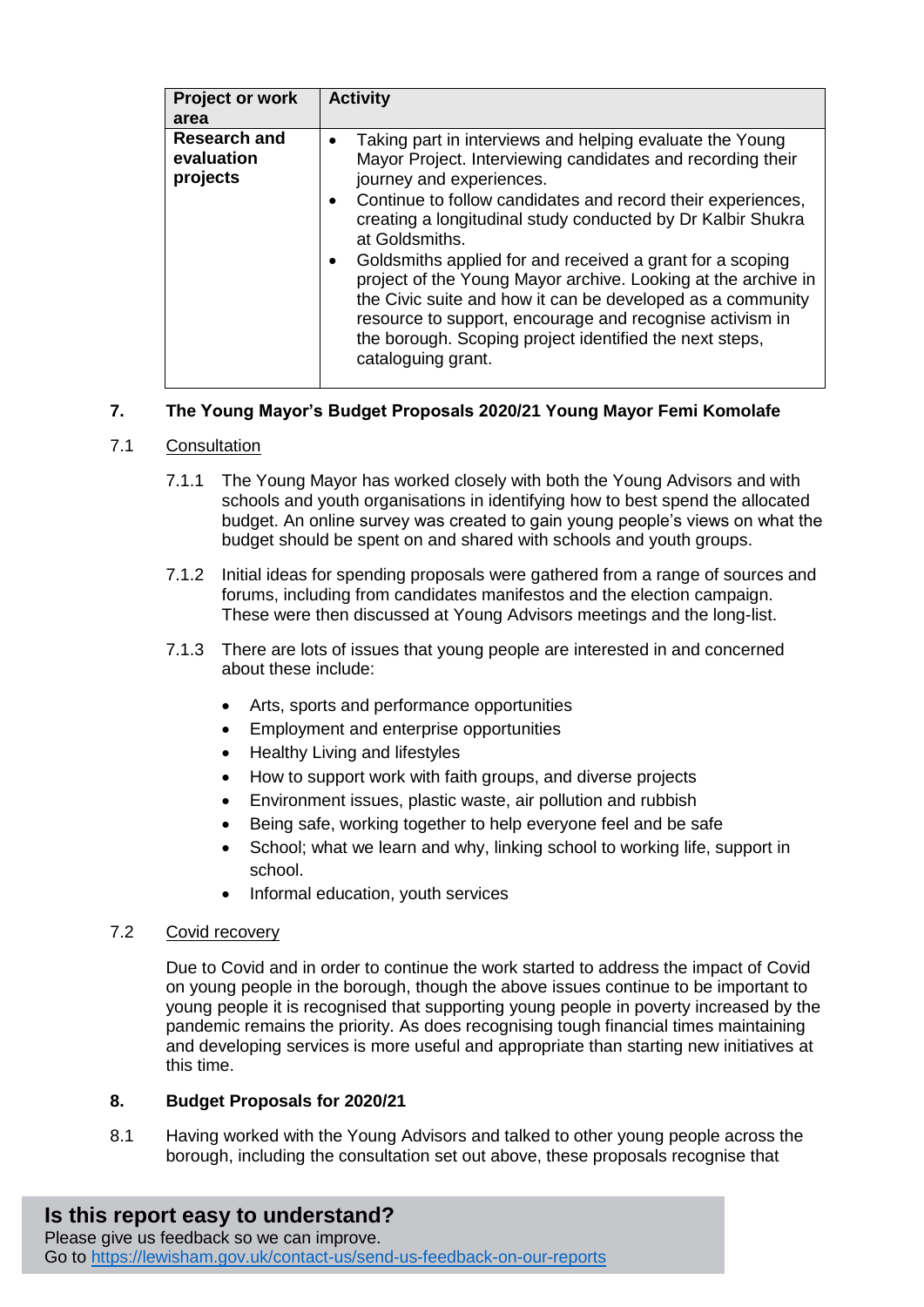many of the interests, concerns and experience of young people in the borough. Young Mayor, Femi Komolafe and Deputy, Aaliyah Odedina have spent their term in office talking to other young people, participating in community events and projects and representing the young people of Lewisham. Their term has come to an end and they are completing their consultation about what their £25,000 budget should be spent on. There have been many ideas and areas of interest and concern, as identified above.

 As we are coming through the pandemic, an unprecedented time of change and disruption for everyone Femi and Aaliyah are keen to make sure their proposals are sustainable and support young people in the borough who are most in need. The previous Young Mayor, Adam Abdullah had already identified that some young people struggled to afford basic necessities for school and to be able to function and participate in wider opportunities.

 To address this the "Bank of Things" has been created, and provide necessities like toiletries, school supplies and other essentials as identified by young people and will be based in Lewisham Shopping Centre.

 The Young Mayor proposal for the Young Mayor budget 2020-21 is to continue to develop the "Bank of Things" project in various ways to ensure it is sustainable, well known and well used by the young people of Lewisham.

- Wellbeing support as part of The Bank of Things
- Developing the volunteering opportunities for young people
- Workshops around employment, training and enterprise
- Activities and events in the shop to ensure the "Bank of things" is well known and well used by young people in the borough

## **Total Budget proposal for Bank of Things £25,000**

## 8.2 Progress and Evaluation

- 8.2.1 The new Young Mayor and Young Advisors will report progress in implementing these proposals to Youth forums, School Councils, Mayor and Cabinet and on social media.
- 8.2.2 An ongoing consultation and evaluation process will take place with local young people through the Youth Service, School Councils, the Voluntary and Community Sector and People's Day, as well as the B-involved website.

## **9. Financial implications**

The cost of the proposed programme is £25,000 and will be met from the budget for the Young Mayor's programme.

## **10. Legal implications**

10.1 Section 2 of the Local Government Act 2000 empowers the local authority to do anything which it considers likely to achieve the promotion or improvement of the economic, social or environmental well-being of all or any persons within the local authority's area. It enables the Council to incur expenditure under these wellbeing powers which could include a budget for the Young Mayor. The sum of £25,000 is a reasonable for the purposes outlined in the report.

## **11. Equality Implications**

11.1 The Young Mayor and Young Advisors have considered the equalities implications in all of the proposals and will ensure an inclusive approach to all activities undertaken.

## **Is this report easy to understand?**

Please give us feedback so we can improve. Go to<https://lewisham.gov.uk/contact-us/send-us-feedback-on-our-reports>